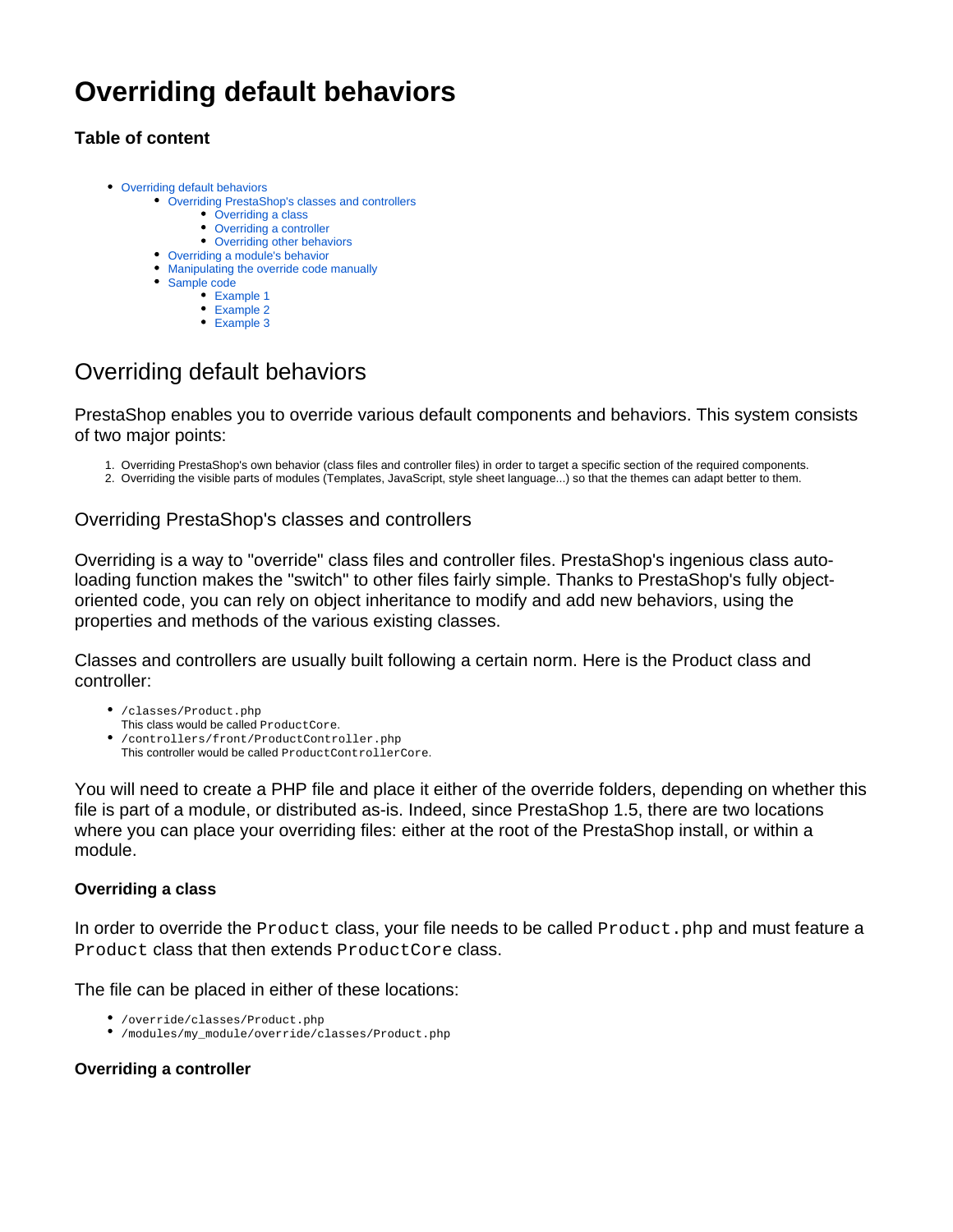In order to override the ProductController class, your file needs to be called ProductControlle r.php and must feature a ProductController class that then extends ProductControllerCore class.

The file can be placed in either of these locations:

- /override/controllers/front/ProductController.php
- /modules/my\_module/override/controllers/front/ProductController.php

#### <span id="page-1-0"></span>**Overriding other behaviors**

PrestaShop has certain files you can use to override elements such as displaying redirections (Tools. php) and measuring hook execution time (\_Module.php), etc. you can enable them by removing the "\_ " prefix. For instance, rename  $\_Tools.$  php into  $Tools.$  php. If there already exists a  $Tools.$  php override, you will have to merge it with yours.

#### <span id="page-1-1"></span>Overriding a module's behavior

The modules are usually in the following format:

- /modules/my\_module/my\_module.tpl
- /modules/my\_module/my\_module.css
- /modules/my\_module/my\_module.js

Since PrestaShop 1.5, they can and should also be in the following format:

- /modules/my\_module/views/templates/front/my\_module.tpl
- /modules/my\_module/views/templates/front/my\_module.css
- /modules/my\_module/views/templates/front/my\_module.js

PrestaShop allows you to override or replace certain front-office module files with new ones within the same theme. The override is governed by the theme: once it contains a /modules folder (or more!), PrestaShop will browse its content for files which have the same name and path as those of existing modules, and replace these with the new ones.

This means, for PrestaShop 1.4-compatible modules:

- /themes/my\_theme/modules/my\_module/my\_module.tpl
- /themes/my\_theme/css/modules/my\_module/my\_module.css
- /themes/my\_theme/js/modules/my\_module/my\_module.js

#### Since PrestaShop 1.5, the path is slightly longer

- /themes/my\_theme/modules/my\_module/views/templates/front/my\_module.tpl
- /themes/my\_theme/css/modules/my\_module/views/templates/front/my\_module.css
- /themes/my\_theme/js/modules/my\_module/views/templates/front/my\_module.js

In general, the proper path to override  $a$ .  $tp1$ , . js or . css file depends on the module's own path. That is the reason why if PrestaShop 1.5 has to work with a module without a view folder, it will need the same override path.

In short, you can keep overriding code in 1.5 just as you did in 1.4.

The new files will be used when the customer loads your shop.

<span id="page-1-2"></span>Contrary to the override code that is to be placed manually in the /override folder, module overrides are enabled as soon as the module is installed. During installation, overriding code is merge with those already in place (if any), otherwise they are copied to the  $/over$ ride folder at the root of the PrestaShop folder.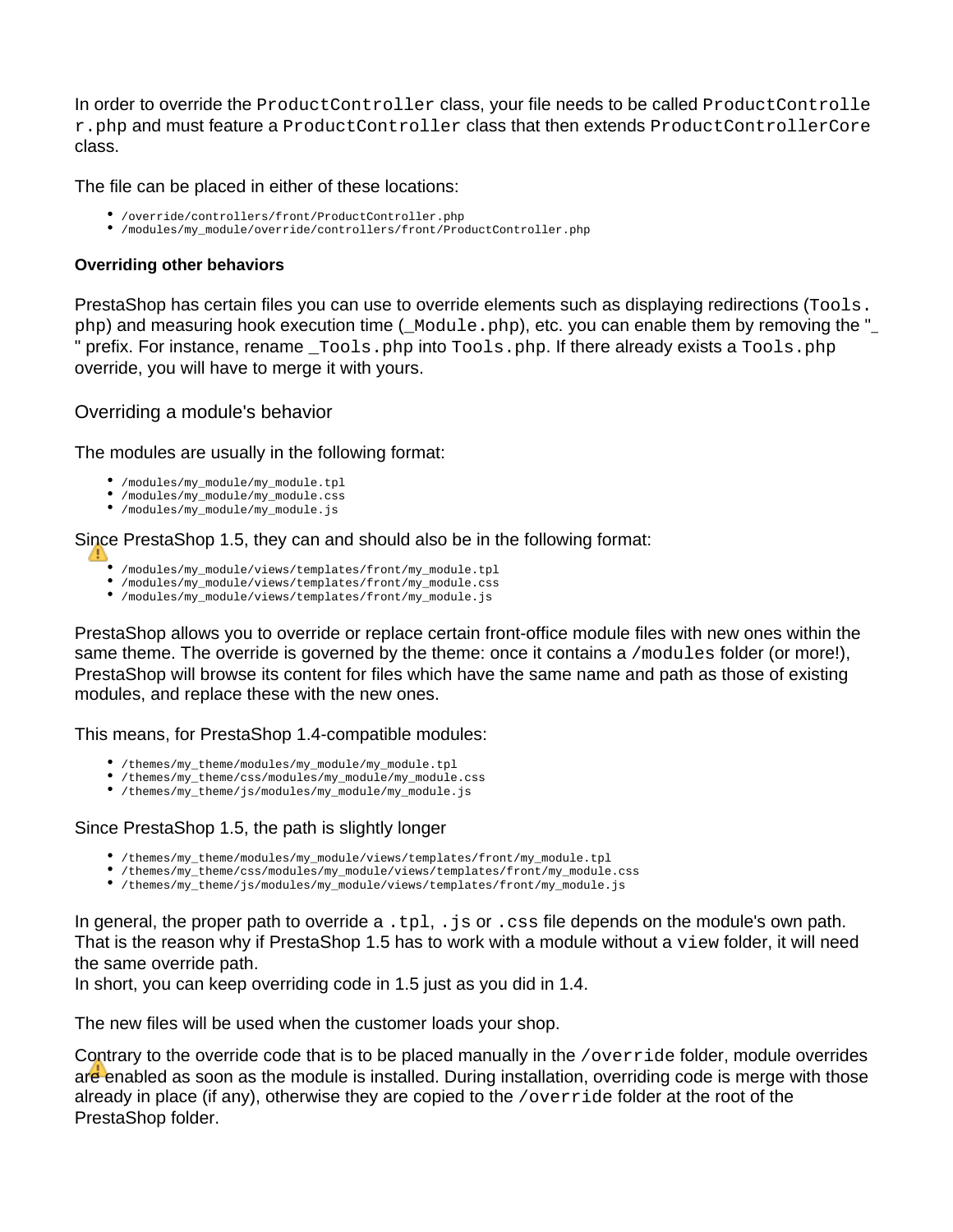#### Manipulating the override code manually

Modules and themes may add an override to a default behavior, and PrestaShop takes care of reseting the /cache/class\_index.php file.

But sometimes you need to add that overriding code yourself, manually uploading the file to your server. In that case, you need to trigger the regeneration of the /cache/class index.php file yourself. This is done simply by deleting the file: if PrestaShop cannot find the file, it will regenerate it, taking all the overrides into account.

It is the same when manually removing an override: in order to reinstate the default behavior, you must delete the /cache/class\_index.php file.

#### <span id="page-2-0"></span>Sample code

#### <span id="page-2-1"></span>**Example 1**

Using the  $M_ySQL$ . php data class is simply impossible while trying to enter data into a different database from PrestaShop's on the same MySQL Server. (Really!)

The solution is to use the following override of the MySQLCore class:

```
<?php
class MySQL extends MySQLCore
{
           public function __construct($server, $user, $password, $database, $newlink = false)
           {
                      $this->_server = $server;
                     $this->user = 'Suser;
                     $this->_password = $password;
                      $this->_type = _DB_TYPE_;
                     $this->_database = $database;
                      $this->connect($newlink);
           }
           public function connect($newlink = false)
\left\{ \begin{array}{ccc} 0 & 0 & 0 \\ 0 & 0 & 0 \\ 0 & 0 & 0 \\ 0 & 0 & 0 \\ 0 & 0 & 0 \\ 0 & 0 & 0 \\ 0 & 0 & 0 \\ 0 & 0 & 0 \\ 0 & 0 & 0 \\ 0 & 0 & 0 \\ 0 & 0 & 0 \\ 0 & 0 & 0 \\ 0 & 0 & 0 \\ 0 & 0 & 0 & 0 \\ 0 & 0 & 0 & 0 \\ 0 & 0 & 0 & 0 \\ 0 & 0 & 0 & 0 \\ 0 & 0 & 0 & 0 & 0 \\ 0 & 0 & 0 & 0 & 0 \\ 0 & 0 & 0 & 0 & 0 if (!defined('_PS_DEBUG_SQL_'))
                                define('_PS_DEBUG_SQL_', false);
                      if ($this->_link = mysql_connect($this->_server, $this->_user, $this->_password, $newlink) )
\{ if (!$this->set_db($this->_database))
                                           die(Tools::displayError('The database selection cannot be made.'));
 }
                      else
                                 die(Tools::displayError('Link to database cannot be established.'));
                      /* UTF-8 support */
                      if (!mysql_query('SET NAMES \'utf8\'', $this->_link))
                                die(Tools::displayError('PrestaShop Fatal error: no utf-8 support. Please check your 
server configuration.'));
                     return $this->_link;
           }
}
?>
```
#### To use it you have to instantiate the class as follows:

- For local connection: new MySQL(*DB\_SERVER, DB\_USER, DB\_PASSWD,* 'DB\_name', true);
- For remote connection: new MySQL(DB\_SERVER, DB\_USER, DB\_PASSWD, 'DB\_name', true);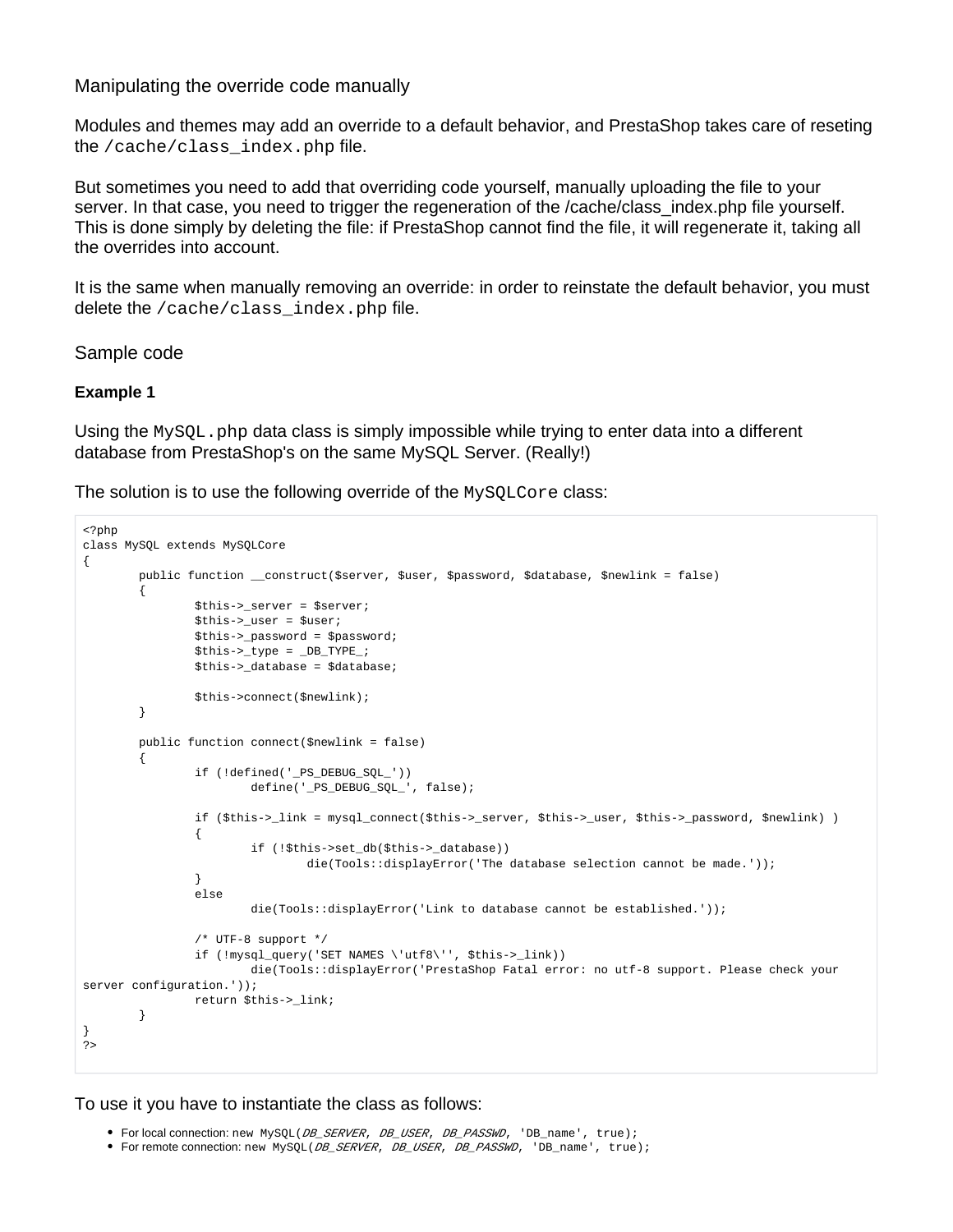The last parameter forces the creation of a MySQL connection.

#### <span id="page-3-0"></span>**Example 2**

```
/*
 * Create a cron task to make periodical database backup
*/
class AdminTab extends AdminTabCore{
          public function ajaxProcess()
          { 
                   // Here we call the same thing as if we did the old way
                   // + with "if": maybe we want to limit its use to only adding backup
                   // note: find yourself a way to get the file link if you want to send it by mail!
                   if (isset($_REQUEST['addbackup']))
                            return $this->postProcess();
 } 
          public function displayAjax()
\left\{ \begin{array}{ccc} 0 & 0 & 0 \\ 0 & 0 & 0 \\ 0 & 0 & 0 \\ 0 & 0 & 0 \\ 0 & 0 & 0 \\ 0 & 0 & 0 \\ 0 & 0 & 0 \\ 0 & 0 & 0 \\ 0 & 0 & 0 \\ 0 & 0 & 0 \\ 0 & 0 & 0 \\ 0 & 0 & 0 \\ 0 & 0 & 0 \\ 0 & 0 & 0 & 0 \\ 0 & 0 & 0 & 0 \\ 0 & 0 & 0 & 0 \\ 0 & 0 & 0 & 0 \\ 0 & 0 & 0 & 0 & 0 \\ 0 & 0 & 0 & 0 & 0 \\ 0 & 0 & 0 & 0 & 0 if (sizeof($this->_errors) > 0)
\{ // handle errors 
                            // for example, send mail with all error msg
                             $content = '';
                            foreach($this->_errors as $errorMsg)
                             $content .= $errorMsg;
                             $lang = Configuration::get('PS_LANG_DEFAULT');
                              // here we send a mail to give the result of the process
                             // notice: you have to create template mails files
                             Mail::Send($lang, 'backuptaskdone', '[autobackup] report backup error', array
('backup\_link' =>)), $to);
 }
                   else
\{ // no error, but maybe we want a mail?
                            if(Configuration::get('PS_NOTICE_SUCCEED_BACKUP')) 
\{ // fileAttachment available, see 9th param of Send() method in classes/Mail.php
                                      // + we can add a condition "if (Configuration::get('PS_AUTOBACKUP_SEND_FILE'))"
                                      Mail::Send($lang, 'backuptaskerror', '[autobackup] report backup error', array
('vars to use in tpl'), $to); 
 }
 }
          return true;
 }
}
/*
 * This override allows you to use ajax-tab.php to make any admin action.
 * Use it for crontask for example
*/
class AdminTab extends AdminTabCore {
          public function ajaxProcess()
          {
                   return $this->postProcess();
          }
}
```
#### <span id="page-3-1"></span>**Example 3**